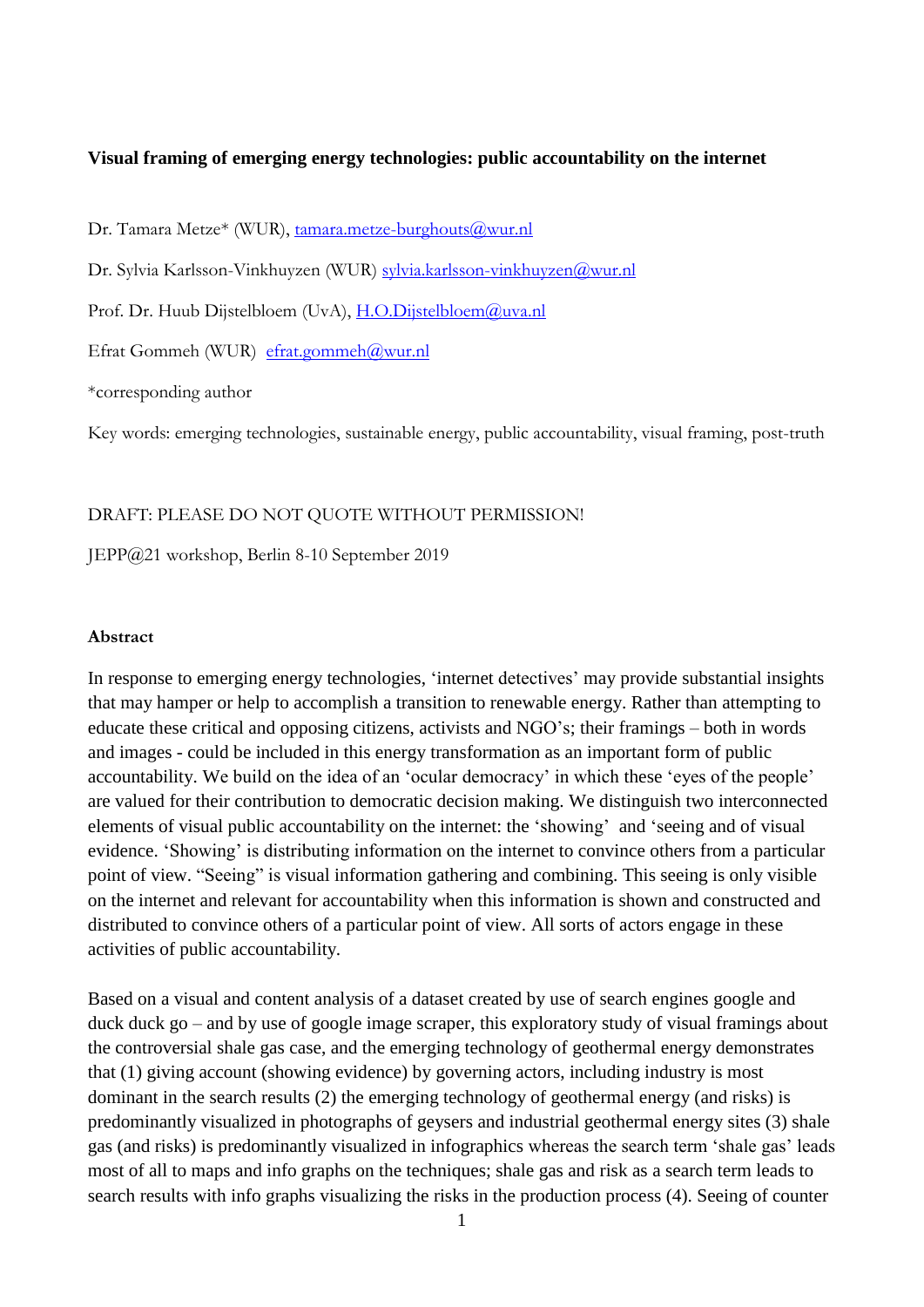evidence by 'internet detectives', including NGO's and some academic experts in visualizations is only dominant in the search results for shale gas and risk and danger - this demonstrates that the issue is more controversial. All the other search results show more dominant 'showing' of evidence by governing actors. Both governing actors and internet detectives most of all visualize 'facts', and suggest to provide technical information. Whereas governing actors provide evidence for the necessity of the energy sources; internet detectives seem to reveal unknown or repressed information to critically assess the normative and technical framings by governing actors. Further research is necessary to be able to know what the role of the visualizations and their framing by actors has been in the evolvement of a controversy. Especially the case of geothermal energy is interesting, as this is more in the early stages of an emerging technology.

# **Introduction**

In an ocular democracy (Green 2010), citizens are considered *spectators* of democratic decision making. In their everyday experience, citizens *watch* democracy, rather than co-decide or co-govern – is one of the main arguments of Green. This means that in an ocular democracy, next to having a voice (a vote), what people get to see in mass media and social media plays an important role in democratic decision making. Green considers the public as a rather passive group and parts of this public as being excluded from democratic decision making. He argues that through their 'gaze' (on mass media) these otherwise excluded and passive groups could be empowered and included in democratic decision making. Candor (sincerity) of those in power is important. Green's ideas have been further criticized and developed. The public is not as homogenic as presupposed; candor has been proven not to be the main element that the public appreciates; and citizens are not as passive in a mediatized democracy as Green agues (REFS). Next to being spectators and being influenced by visuals of academics, politicians, internet-troll and others; citizens can also be considered detectives (Dijstelbloem, 2016). Internet detectives search the internet and other information sources that are more easily accessible through the internet. In addition, they distribute information to the public, but also accessible for governors, political leaders, business leaders and (other) NGO's. By doing so they engage in the enactment of *public accountability: holding those in power to account for their decisions and actions.* 

We distinguish two elements of this ocular democracy that have influence on energy governance that aims for a transition to sustainable energy: *seeing* and *showing* evidence. On the one hand, for citizens to believe their governors, including governments, industries and all sorts of governing actors – they want to get 'ocular' proof. They need to be convinced of the rightness, justice of decisions on energy that relate to their surroundings based on *visual evidence that governing actors show*. On the other hand, citizens and others also produce images that can serve as evidence –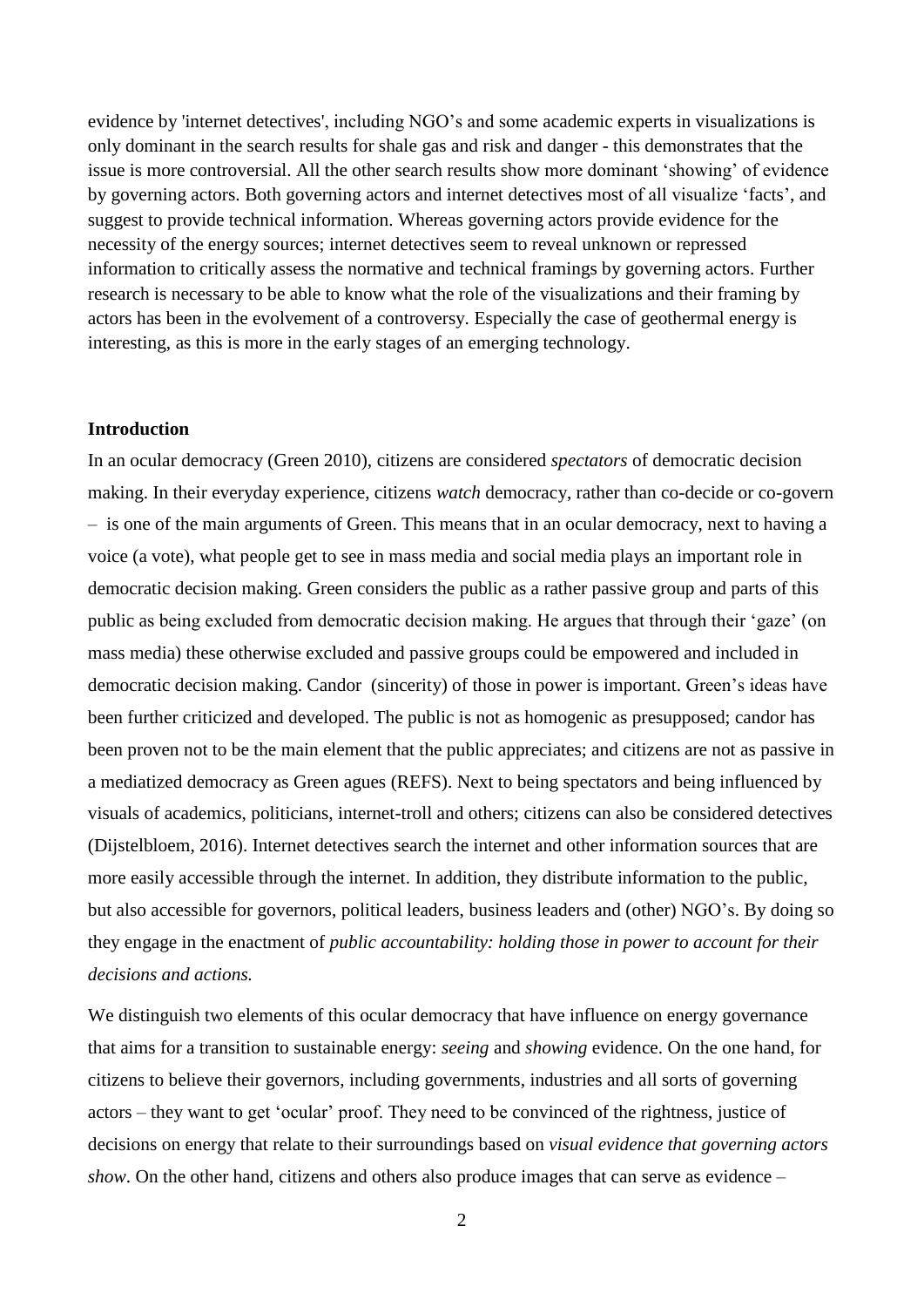which they can use themselves to hold governing actors (including industries and others) accountable or that can be used by other actors for the same purpose. Such citizen generated data for holding governing actors to account is also an emerging strategy of many NGOs either because they do not trust government generated data, or because such data is not relevant for the issues citizens prioritize {Piovesan, 2017 #3294}. The internet detectives *see evidence* on the internet, and show it to all sorts of actors. As such, internet detectives not only need to be citizens

This 'seeing' and 'showing' goes hand in hand with a *visual dimension* that is increasingly influential both locally and globally through the rise of internet and social media. Engaged citizens', activists, governments, industry, and others successfully visually frame policy issues, and influence the problem definitions and governance of these issues, and as such play an important role in the way we understand these issues. In the energy transition, public perception and opinion play a vital role in order to decide on, and implement new energy sources (REFS; Devine-Wright; and others).

A complicating factor is that these 'eyes of the public' are hard to distinguish from the production of 'alternative facts<sup>i</sup>' and 'post-truth' of the opinion manipulating trolls on social media and internet<sup>ii.</sup> Even scholars in critical theory question if their post-truth and constructivist approaches are now held against them and the public they tried to emancipate (Latour,  $2004$ <sup>iii</sup>; Epstein  $2011<sup>iv</sup>$ ). When everything is being framed, does the 'Truth' no longer matter?

Therefore, an urgent question – central in this paper- *is what the role visual framings of 'internet detectives' can play in enacting public accountability of key actors in the energy sector, and what is its influence is in a transitions to sustainable energy*?

In this paper we link this ability of the public to hold accountable through informal ways (reporting incidents, reporting counter-facts; naming and shaming, to name but a few strategies) to the increasing access of the internet and social media as tools for such account holding. We explore how visualisations in many forms – data visualisation but also artist impressions and artistic photography or stills - play a role in these informal accountability strategies of the public that more and more also take place through the internet and social media. We do so in two emerging technology cases, one which is controversial – hydraulic fracturing for shale gas; and one that may become controversial –geothermal energy. We conducted a visual frame analysis of visuals used by key actors (globally) on the internet.

In this paper, we will first elaborate the conceptual framework of showing and seeing in visualizations. Second, we will elaborate the methods used, and present the results of our visual frame analysis of geothermal energy and shale gas.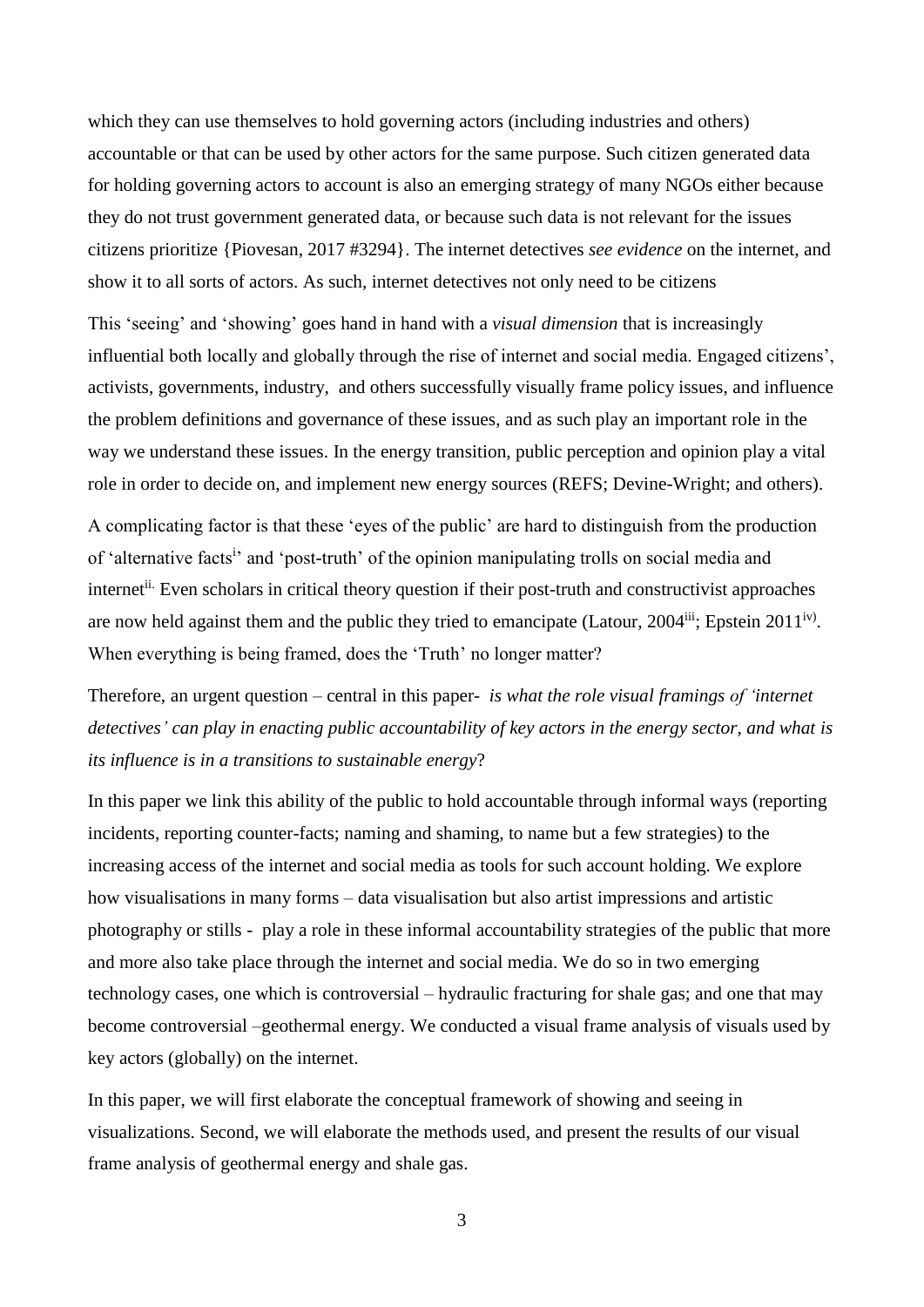#### **1. Showing and seeing: visualizations on energy**

The role of the visual and how these are being used by public actors in a post truth age is often overlooked in the literature on energy transitions (for example Geels, and others). If at all, transitions theory considers critical or opposing citizens, NGO's and others as Not In My Back Yard activists (Wolsink), as actors that need to be included in deliberations (Stirling), or as contributors to niche-innovations in for example a new type of NGO's, the Social Movement Boundary Organizations' that organize or assist in bottom up energy initiatives (Hisschemoller and Sioziou 2013,p. 793).

Very often, the idea is that these citizens and NGO's need to be better educated perhaps through involvement in multi-stakeholder dialogues or technology assessment – or that through these processes their local expertise, experiences, or concerns can be taken into account in these transitions. This is the knowledge-deficit model in public understanding of Science (Williams, MacNaghten 2017), and the knowledge mediator (Turnhout, Halfman,2018).

There are three motivations in the literature on sustainable energy, and energy controversies, for including societal actors, their local expertise and concerns: (1) in order to improve democratic legitimation of decisions (2) improving the effectiveness of the measures through more buy in and compliance etc. (3) citizens as actors that can self-organize and start clean energy production themselves in for example energy cooperatives.

In this paper we focus on citizens in their role as citizens detectives. We are most of all interested in the question how to come to, and account for decisions of governing actors that are more inclusive, transparent, and legitimate by including the eye of the people. Actors part of a transition to sustainable energy, are subject to various formal accountability relationships, such as parliaments and shareholders and can be held to account with regard to specific laws and regulations, fiduciary responsibility etc. The ability of the public, citizens and citizens organised in civil society organizations, to hold decision-makers to account is however, considered of particular value from a democratic perspective {Steffek, 2010 #2670}.Internet detectives should not be considered as new governmental agents but as public actors. As spectators and detectives they contribute to an important form of public accountability on emerging energy technologies. Their information, their 'seeing' and responses to governing actors' 'showing' includes normative and practical judgments about what current and future energy sources are deemed viable, credible and legitimate; they can judge and hold account for the speed of transition. Internet detectives address issues left of the political agenda, and can for example, see and show social consequences of top down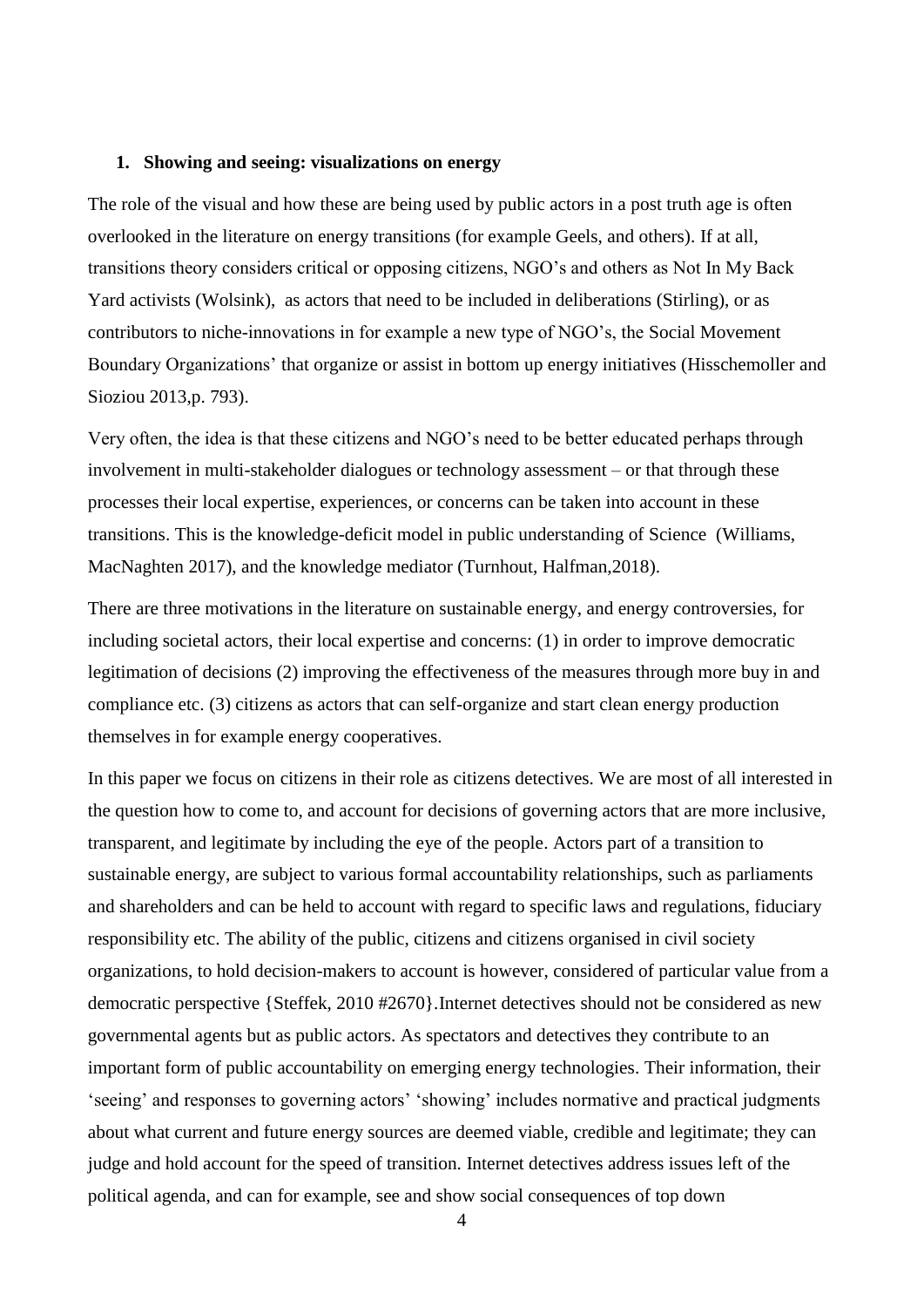measurements (such as subsidies, grants, taxes), or questions about what energy mix is preferred – and considered convincing.

In an ocular democracy there are two elements that have bearing on sustainable energy transitions: 'seeing' and 'showing' that are both important elements of accountability. Accountability is here used as a relational and communicative concept which means that it is defined as a relationship between someone who should be answerable for his/her actions (the actor) towards someone else (accountholder) (Bovens 2005){Bovens, 2014 #3295}. This ' someone else' is in democratic theory citizens who serve as principals for the agents in power and can in broader terms be referring to those with a legitimate stake {Bovens, 2014 #3295} . Public accountability is 'the opportunity of citizens to critically monitor and debate proceedings of political decision-making' which implies that decision makers are scrutinized, discussed and criticized in public (Steffek, 2010, p. 46). The object of accountability is in this context "matters of public concern" — such as energy production —which encompass, for example, spending of public funds and the actions of public institutions {Bovens, 2014 #3295},. Literature on public accountability mechanisms usually include three steps in account-giving; one actor who based on obligation shares information about his/her conduct often with explanations or justifications, a forum that can "question the adequacy of the explanation or the legitimacy of the conduct", and finally the passing of judgement of the actor's conduct by the forum {Bovens, 2014 #3295}. In our case this forum is the space that the internet and social media provides for the public to question and pass judgement on (public) actors. It is an informal accountability forum and the public is operating there without a formal invitation to participate in accountability mechanisms as discussed by Damgaard and Lewis {Damgaard, 2014 #3299}. Accountability to the public is claimed to be one of the defining features of the political system in democracies {Dubnick, 2014 #3257}. Central in an ocular democracy would be citizens who want their governors, including scientists, industries and all sorts of governing actors – to provide 'ocular' proof. They need to be convinced of the rightness, justice of decisions on energy that relate to their surroundings based on *seeing* evidence. On the other hand, citizens also produce evidence – they 'show' – they can use themselves to hold governing actors accountable or that can be used by other actors for the same purpose. This producing of evidence can be seen as one element of the empowerment of those affected to hold power-holders to account that is considered core to democratic accountability {Warren, 2014 #3261}. The ability to hold to account depends both on information and attentiveness, making the cost of accountability to increase with scale, distance and complexity and often involves mediation where e.g. watchdogs hold public actors to account on behalf of various constituencies {Warren, 2014 #3261}.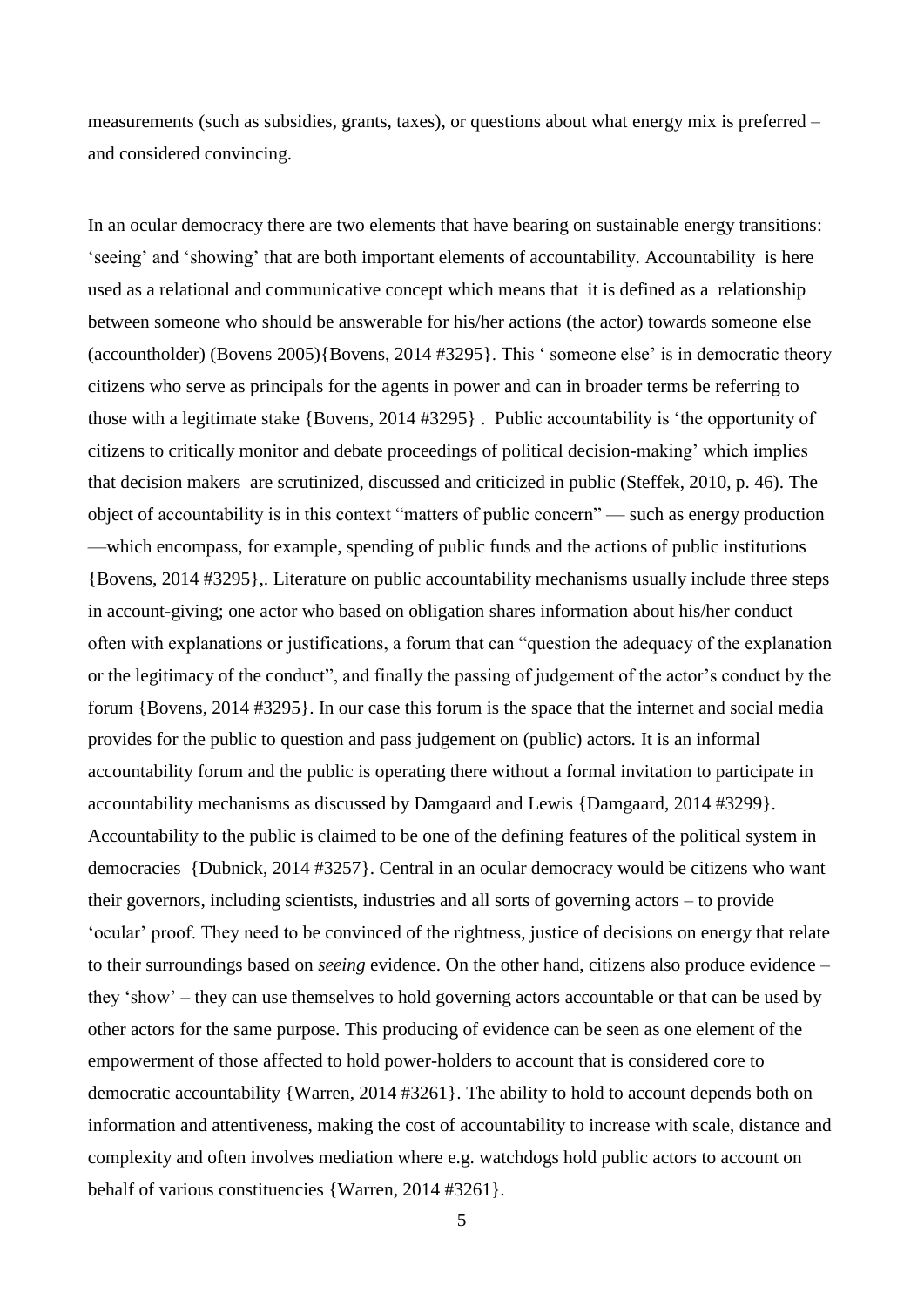Research on the visual in accountability is still at a relatively early stage. Much - although not all, see Bekkers and Moody 2014 - accountability research has tended to focus on the use of visual forms to obscure accountability (Davison). Visual framing – for example producing photo-shopped images - is than considered a manner to highlight certain elements, and leave out others out in order to convince others of particular reality. Or as Gamson and Stuart in 1992 argued, visuals offer "a number of different condensing symbols that suggest the core frame" of the issue (1992: p. 60). Visuals condens a large amount of detail into a practical framework that is very relevant and appropriate to how people make sense of the everyday world. In accountability studies these framing processes – either in words or in visuals – are often considered rhetorical strategies to hide the truth – to obscure facts – or to present them in such ways to reveal other aspects of 'reality'. They are often opposed to rational decision making, and giving account. Framings, through images and metaphors are than considered distractions that we need to get rid of in order to come to rational decisions and smart policies (Fishkin 1995; Niemeyer). This is not only true in a post-truth era, it is widely recognized in studies of visual culture that images are inherently open to different interpretations (Mirzoeff 1999; Mitchell 2005; Sturken and Cartwright 2001; Mnookin 1998). Their representation of reality has been disputed for a long time - and it is widely acknowledge that trying to get to the meaning of a visualisation is always context-dependent, and that framing is part and parcel of producing images.

Still, even though we are aware of framing in visualizations and their limitations with regards of presenting reality; visuals produced by governing actors, and citizen's detectives, NGO's and others very often do (1) appeal to a representation of reality and facts. These visualizations are attempts to register, and record. They freeze people, objects and movements in time and place (Mirzoeff 1999). The visualizations also can (2) simplify complicated things in order to get across a clear message or signal. Visualization may help to make more transparent – more comprehension – the information – the evidence that is shown . As the expression goes: "a picture is worth a thousand words" (Hartley1992; Moody 2010). This quality of visualizations may be reinforced, but also obscured by the possibility that visuals have to (4) stir emotions, and to convince and persuade people. Simplification can help get across a message, or ocular 'evidence', It may also more easily stir emotions, and therefore be more persuasive<sup>1</sup>. Last but not least, when made sense of in groups  $(4)$ 

<sup>&</sup>lt;sup>1</sup> Persuasiveness of images increases if they are combined with verbal or written text, or even with sounds (Marcum 2002).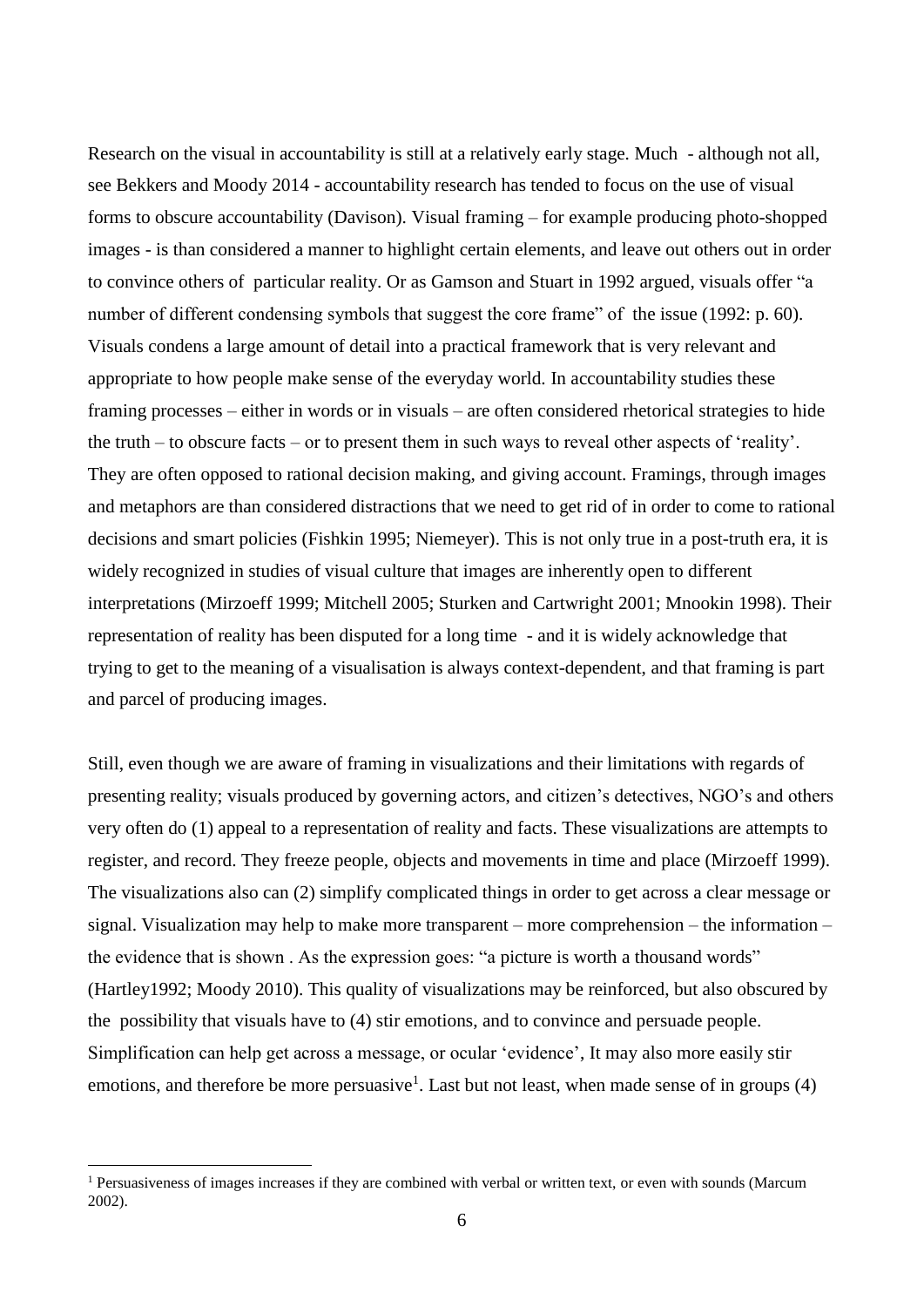visualisations may help create common ground. When talking about what is in a picture, "a common grammar" (Weick 1969) may be developed.

In the study of the role that visuals play in public accountability – we will not attempt to assign a degree of 'truth' – of a close representation of reality in the visuals. Rather, we will study how visualisations are being used and understood to give account and give evidence on energy controversies. This means, that we acknowledge that facts are also constructed and expressed by academics (and other actors) in all sorts of forms, for example linguistic statements, pictures, diagrams, models, maps and so on (Morgan, 2011: 7-8).

### **2. Research design and methods**

This section first describes why the cases of shale gas and geothermal energy are interesting to study 'seeing' and 'showing' of evidence on the internet by all sorts of actors. Second, we will introduce the methods used to analyse the visual public accountability on the internet.

## *Case selection*

Shale gas and geothermal energy are interesting, exemplary cases to explore the role of visualizations in the enactment of Public accountability. Worldwide, shale gas was first considered a promising new energy source, even a game changer (in the US). New techniques to extract this type of gas, made the US energy independent. Other countries started to explore their possible sources. However, it became a controversial energy source as it is fossil fuel with risks in its production process (Dodge and Mete 2017; Heikili 2017). In the Netherlands, for example, shale gas production became controversial within a year (2010-2011), after national exploration permits and one local permit in the community of Boxtel had been issued. The national government (ministry of Economic Affairs) together with experts from TNO (Dutch institute for applied science) and EBN (Energy company the Netherlandsv) considered shale gas an opportunity to add to the national gas supply. The local community of Boxtel first agreed and issued a zoning permit, but soon local resistance scaled up to national resistance. What had been framed as 'business as usual' became a risky business (Metze 2014/2017). Local communities, residents, but also environmental organizations and newly erected action groups protested against shale gas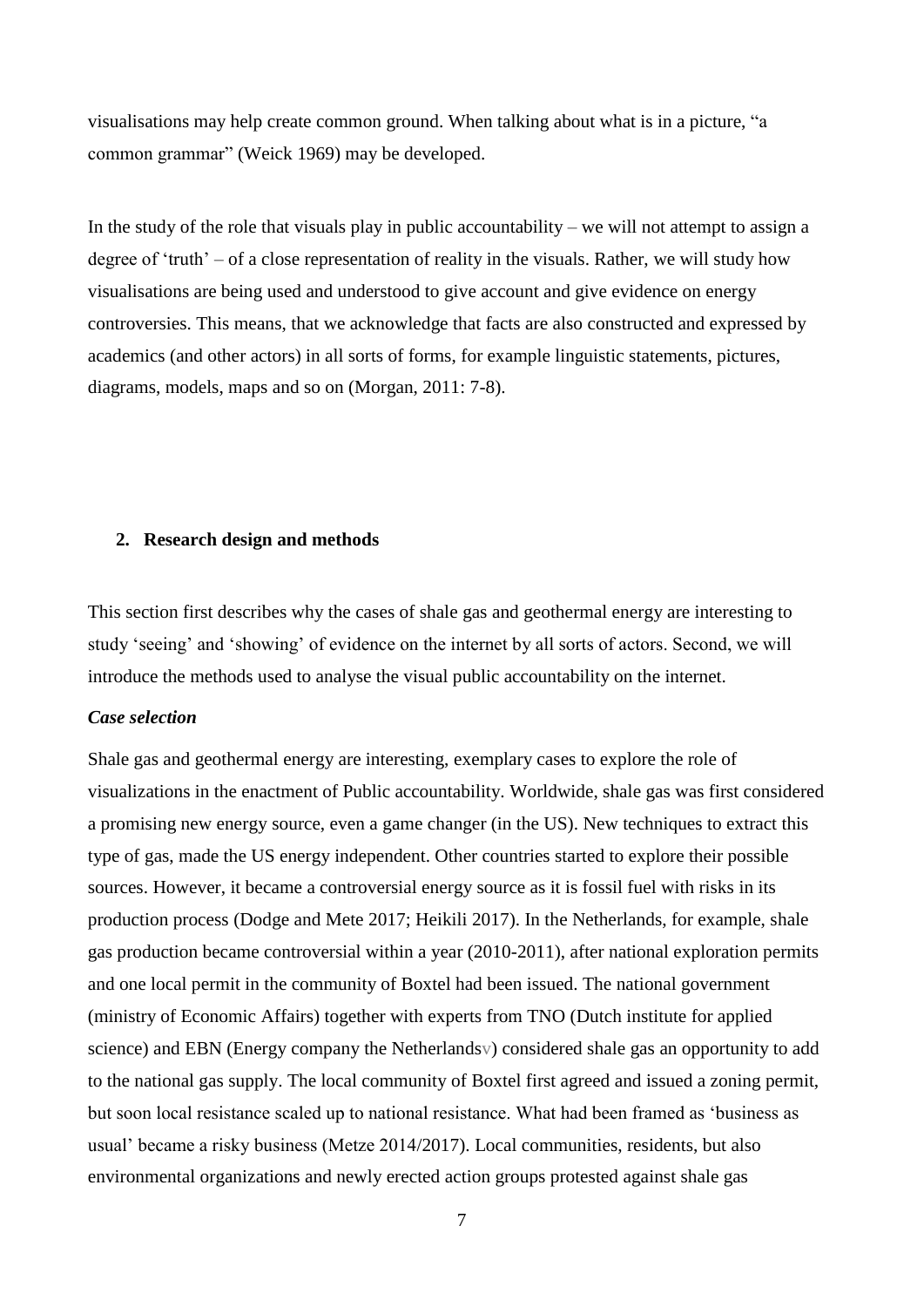exploration and many Dutch communities declared themselves 'shale gas free'. As a results, a national moratorium is still in place, at least until 2023. Other countries also put a moratorium, for example France. However, some – such as the UK – are stimulating shale gas explorations (Dodge and Metze 2017).

Worldwide, geothermal energy is considered a possible sustainable energy source, although there may be some risks in its production depending on the techniques being used (Dickson and Fanelli  $2003^{\text{vi}}$ ). However, many governmental actors consider it a part of a transition to more sustainable energy. For example, in the Netherlands it is considered by national, provincial and local governments – and other actors, such as NGO's, energy experts and so on as a sustainable source to provide for our future warmth (Smink et al 2017). Geothermal energy and ultra-deep geothermal energy are part of the energy agreement – the national agreement – but also more specific agreements locally (Green Deal Brabant; Energie akkoord gelderland, for example). However, there are many uncertainties about geothermal energy production, especially about ultra-deep geothermal energy: is there enough potential to access the sources, what is the risks of earth tremors or earth quakes, is fracking involved, and what type of fracking, can electricity be produced from the ultradeep production. There is even definitional confusion about what is geothermal energy, when it is deep and when ultra-deep (Rathenau Institute 2017).

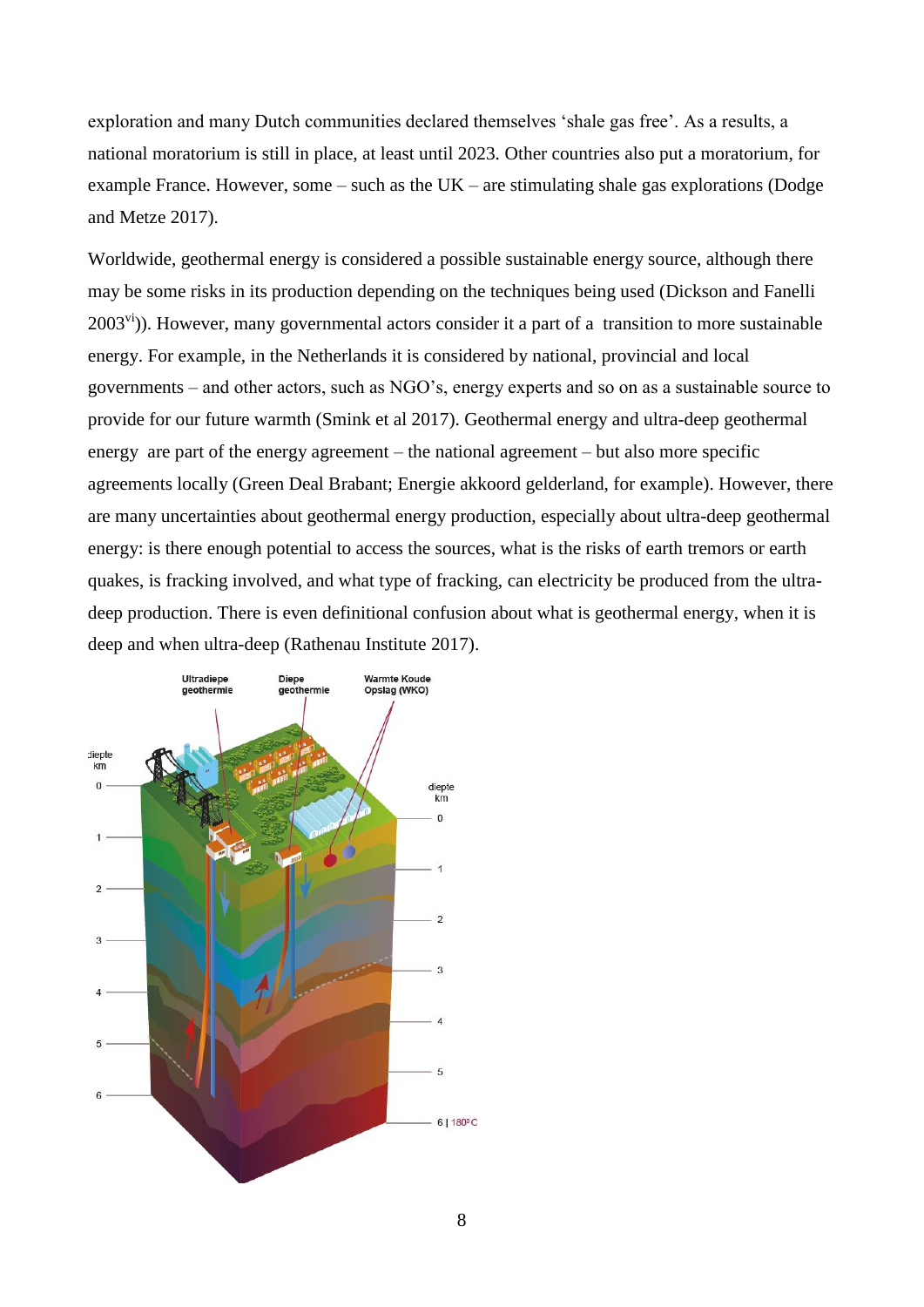## **Figure 1: Ultra-deep and deep geothermal energy production (Source: Rathenau Instituut 2017)**

Because of the many uncertainties, the emerging (technological) controversies – these two cases are interesting to study in an analysis of public accountability and the role of visualisations in them. The flames from the drinking water tap – is exemplary for how influential visualization can be – as a way of the public to hold industrial actors and governments accountable for their decisions to produce shale gas. In this section we present our preliminary results of our visual analysis- and attempts to categorize the visuals as condensation, referential, dominant, and as a particular type of public accountability: the showing by the accounters that give account; and seeing by the public that hold accountable.

### *Methods: data set and analysis*

In order to answer our question about how visual framing enacts public accountability in relation to energy production technologies, we gathered and analysed the images in the following ways.

#### *Data gathering*

To construct a relevant dataset of "found images" in their digital context (on websites), we searched the internet in three different ways: (1) using google image search (spring 2018 and spring 2019), (2) using duckduckgo search (autumn 2018 and spring 2019), (3) using google image scraper (spring 2019) to scrape specific url's (websites of relevant actors in the Netherlands involved in the shale gas and geothermal energy cases).

We started with a Google image search using key words because Google is the most common used search engine which aims at coming up with accurate and relevant search results, Using the Google search engine to create a dataset comes with many limitations. Google image search is portraying the images based on (1) search term in the image label, including language (2) location of the search (3) previous searchers (we erased our search history), (4) language (5) profile (we searched anonymous) (6) time of the search (see for example Diaz 2008). Google is rather secretive about how they organize the search results and won't disclose the exact parameters and algorithms. Most probably is that information from the links and the images itself is used: matching names in imagescaptions are the first results. The ranking of the images (what is the first most relevant) is also based on 'popularity' – how often they have been clicked on (link analysis, page rank, and hits algorithms - see Langville and Meyer 2012). May be also paying customers may pop up in the search results. Although usually google indicates if there is advertisement in the search results (see on the goggles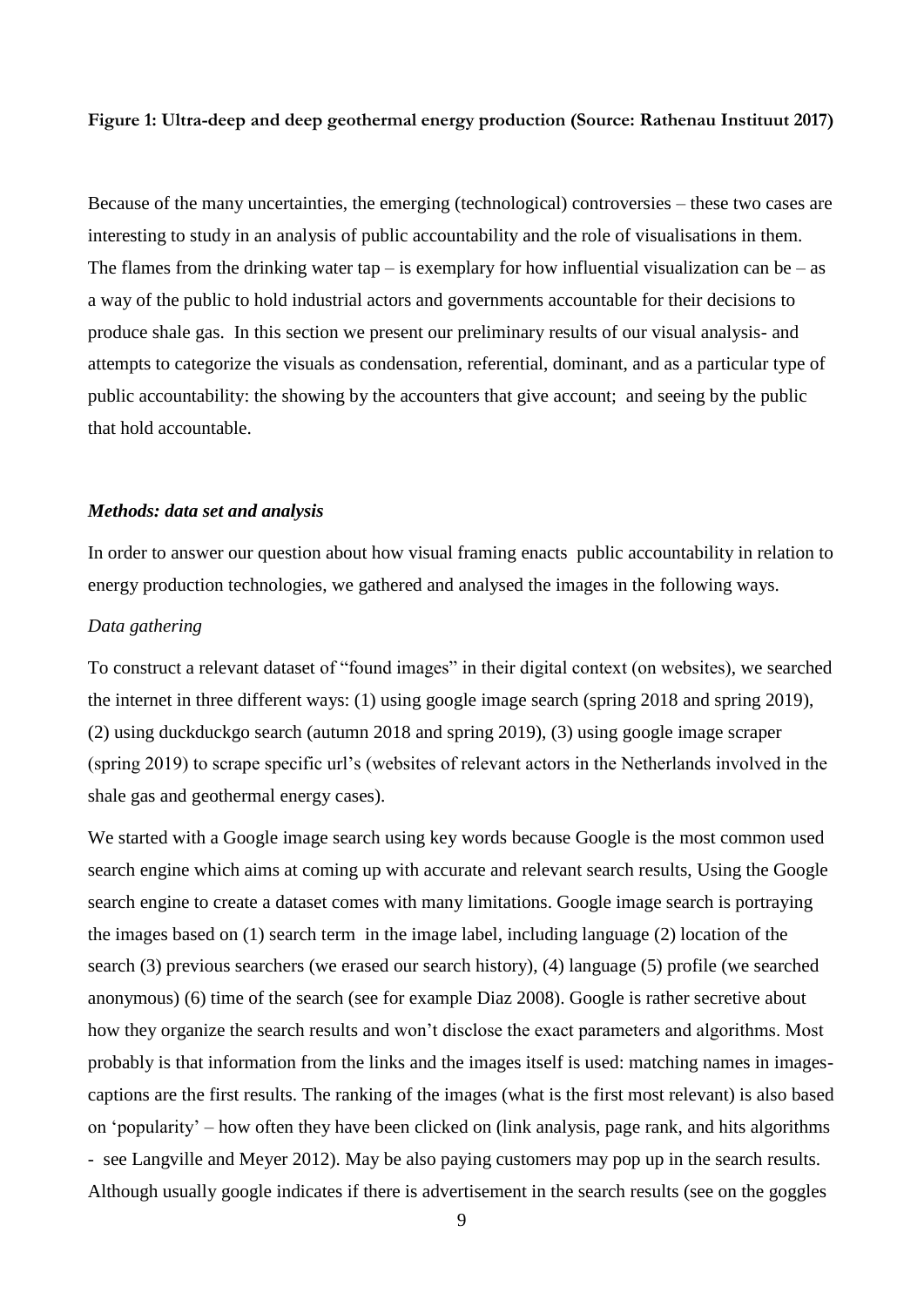of google: Diaz 2008, and more recently Langville and Meyer 2012). Hence, the database created at least represents a set of search results that would pop up when searching as a general interested person in the Netherlands in the English language – and with use of these key words. In order to check, if the search results are very biased, we verified these results with a different search engine: DuckDuckGo (no region indicated, private search, no history, no cookies) in autumn 2018. Again we performed the same search, with search keys. Again, earth warmth turned out with no relevant results. The visualizations displayed as the first ten in this search were not completely the same – However, they resembled the search results from google to such a large extend that for now we have not included them in the dataset.

We used the google and duckduckgo search engine and in rather similar ways. For the shale gas case we searched for: shale gas, hydraulic fracturing and fracking. Hopke and Simis (2017) showed in a study on the use of hashtags in the shale gas controversy that #fracking is used most often by adversaries of the technology, #shalegas is most often used with a positive connotation, and their study did not include #hydraulic fracturing – but we included HF as a search term it as we were expecting rather neutral or technical connotations. For the geothermal energy case, we searched with geothermal energy, deep geothermal energy and earth warmth. The results for earth warmth were irrelevant – as these were images of temperatures in the earth and illustrations of what parts of the world are hottest. We excluded those.

For each of these energy search terms, we used them in specific combinations: 'risks', opportunity, and 'protest'. We included 'risk' as we were expecting most of all visual *public* accountability about risks of the technologies. We also checked for use of 'protest' and 'danger' in combination with the energy technologies (spring 2018 and 2019). However, search results danger were very similar to 'risks'; and for protest only visualizations of marches against the energy technologies were the search results.

|            | risk | opportunity | protest | danger |
|------------|------|-------------|---------|--------|
| shale gas  |      |             |         |        |
| fracking   |      |             |         |        |
| geothermal |      |             |         |        |
| energy     |      |             |         |        |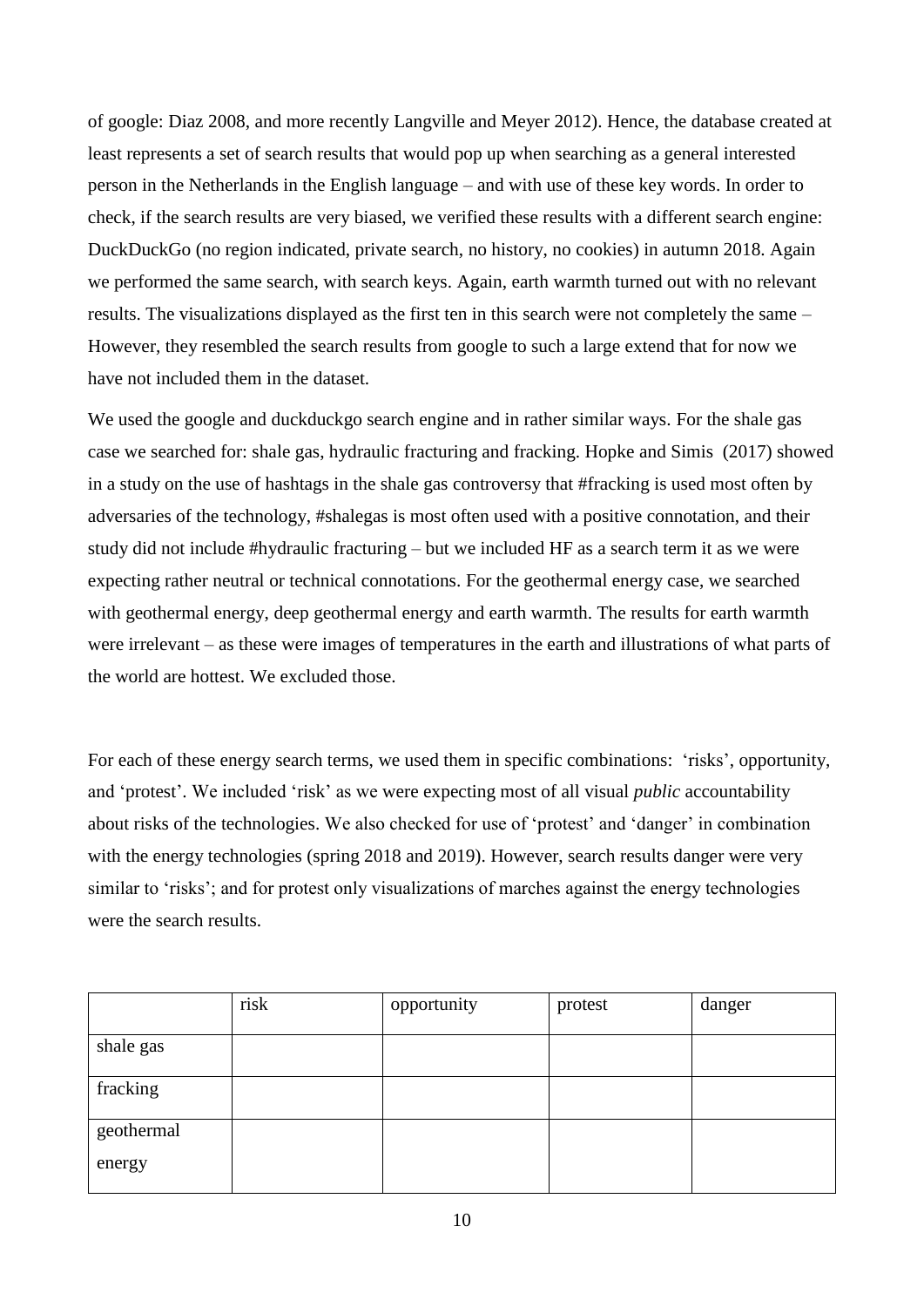| deep geothermal       |  |  |
|-----------------------|--|--|
| $_{\parallel}$ energy |  |  |

We used the first fifteen images of each search results. In total we have 2 (search terms) x 2 (risk) x first fifteen images = 60 images. This google search data set was completed by adding information about the caption of the image, the URL name, the actor, the web source, and the main message on the webpage were we found the image.

In the next step coding of the images and their actor was conducted in three steps:

- 1. We defined the type of image (photopgraph; clearly photoshopped photograph; datavisualization; info-graphic; map; cartoon, giff; video.
- 2. We defined what *type* of actor is the user of the image, i.e. the creator of the webpage.
- 3. We determined if the actor was attempting to convey factual information with the image on the website – or that a normative message about the energy sources was being conveyed. The caption and the title of the webpage were used to determine this.
- 4. In the last step we also coded for public accountability in the form of 'showing' or 'seeing'. Showing: Industry and governments giving evidence to account for governing of shale gas and geothermal energy. Seeing: NGO's and others giving evidence of potential risks, uncertainties and other caveats in the governance of these energy sources.

To code the images in their context possibly leads to biased coding. Therefore, we have applied coding-in action sessions to establish better coding categories, and higher inter coder reliability (in a qualitative way, so far – creating codes that the coders agreed on and applied in the same ways to the visuals).

# **3. Results: seeing and showing about geothermal energy and shale gas**

The results of the analysis in the exploratory study are presented in this section. We will first present the results per search, and then draw conclusions.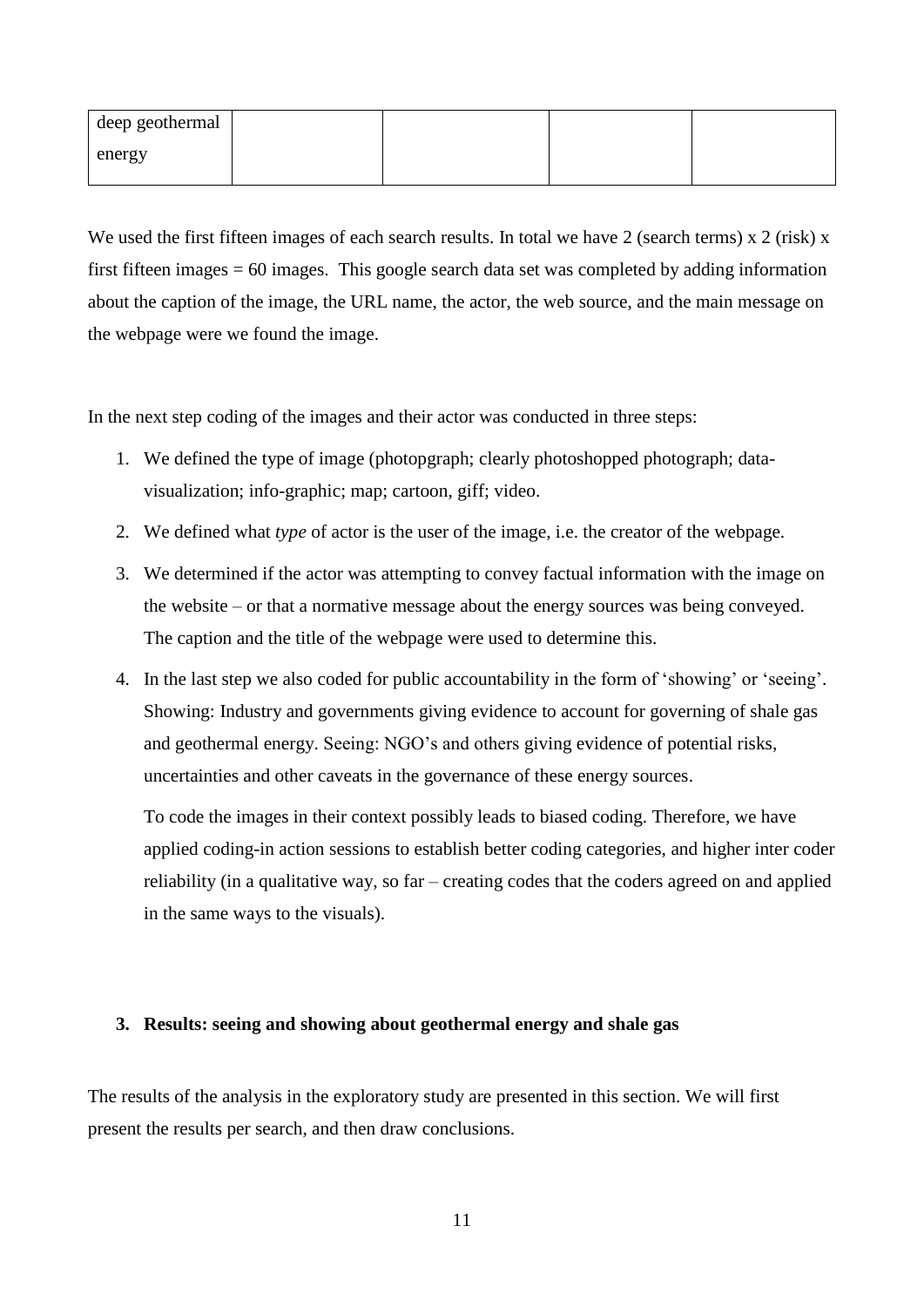## *Seeing and showing geothermal energy*

The search results for 'geothermal energy' in google show that the first fifteen visualizations most of all depict (semi) industrial sites of geothermal energy (see figure 2). In addition, 6 infographics are found. The content analysis reveals that these visualizations are put on the internet by 6 businesses in geothermal energy; 3 governmental actors; 2 academic actors; and 4 knowledge actors (non-academic/wikipedia). In addition, the analysis of the caption of the images –and the webpage – demonstrates that ten visualizations were accompanied with a normative message – in this case all except 1 – which is the citizen detective – seeing - with a positive sentiment.



**Figure 2: First 15 search results for geothermal energy (google search).** 

The results for the search for geothermal energy and risks, show a very different search result. Seven of the visualisations are data-visualizations. There are four infographics and only two photographs – and one power point slide with the risks of geothermal energy production. The analysis of the actors, the content of the captions and the websites shows that three governmental actors' visualizations pop-up first in the search results; five businesses; three governmental actors; two academic (papers); 1 media-actor; 1 activist group; and two boundary groups of which one is leaning towards 'advancement' of geothermal energy; and the other is a consultancy agency that supports business and governmental actors with their energy policies – and helping them to address climate change (climatepolicyinitiative.org). The images of this consultancy agency pop up twice in the search (this raised the question if they are paying google?). The visuals are used most of all – again – to show evidence by governing actors and business that are positive about geothermal energy and its risks. There are three negative visualisations – and websites – of which one is by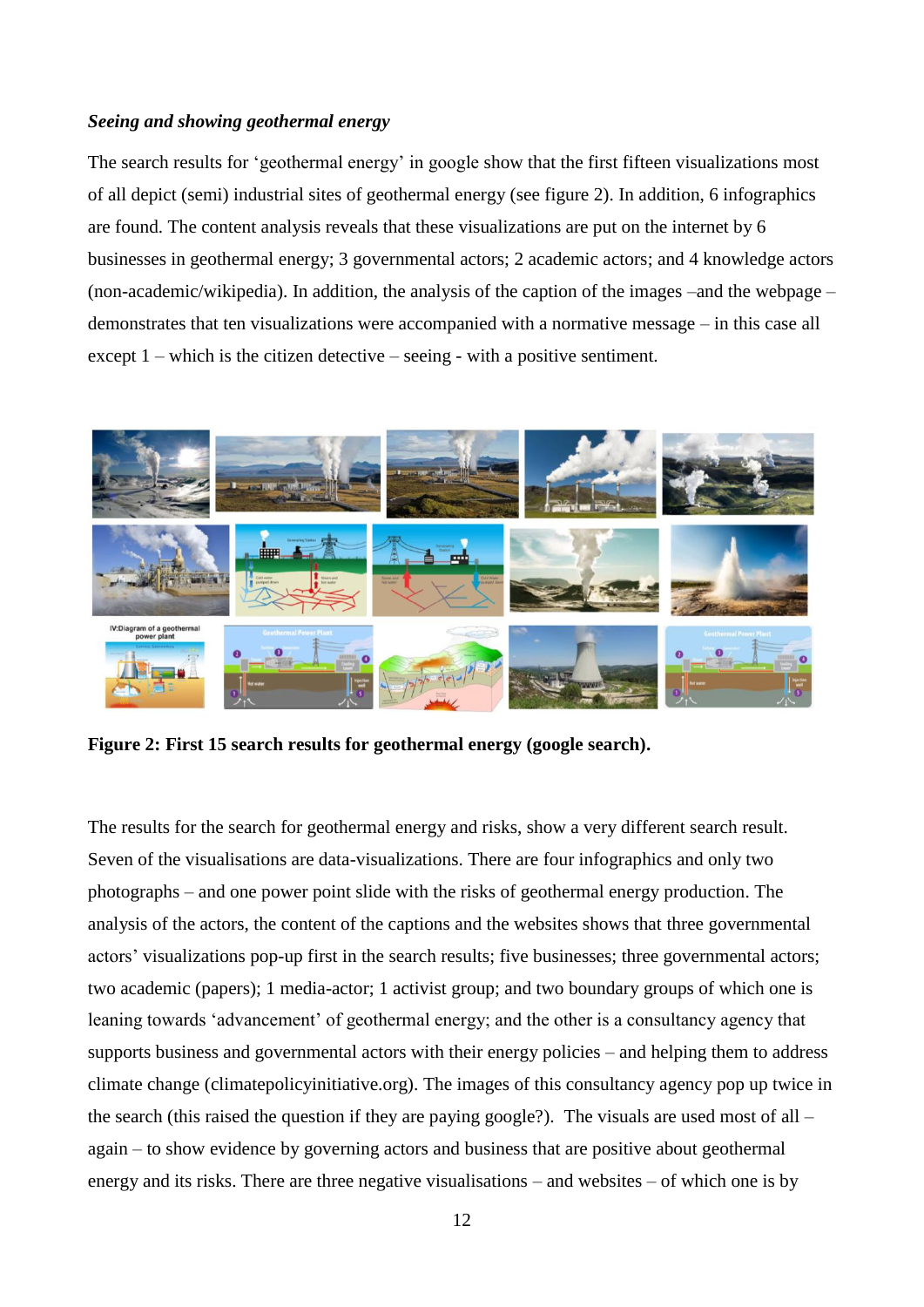activists (peak oil), and one is by a business (in housing); and one is by a governmental actor which presents a study into possible earthquakes.



**Figure 3: First 15 results (delete last three) for geothermal energy and risk (google search 10- 10-2018)**

Visualisation of this emerging possible sustainable energy of geothermal energy is most of all based on attempts to present reality. We have not come across very stylistic, photo-shopped visualizations. Four out of the nine geothermal industrial sites – do look rather natural – but the other five do depict industrial activities (without romanticising them – by for example depicting a working class hero). What is striking that there are most of all optimistic framings that pop up in the search – even when searching for risks. The internet detectives – their NGO's and experts are in a minority in the search results.

## *Seeing and showing shale gas (and risks)*

The search results for 'shale gas' (see figure 4) first of all show a mixture of three maps and ten infographics explaining the techniques. There is one 'manipulated' direction-sign of shale gas; and there is one 'manipulated' warning sign popping up in the search results of this rather neutral term. Eight of the search results, are posts by academic-experts; four are by knowledge-actors (other than academics, for example Wikipedia); two are from business (among which Gazprom that uses the direction-sign of shale gas); and one is science X (or phys.org) - the warning sign – they present academic news "as if". Three of the eight academics have a positive sentiment with their visualization (including the consortium with businesses). Five are neutral. Three images are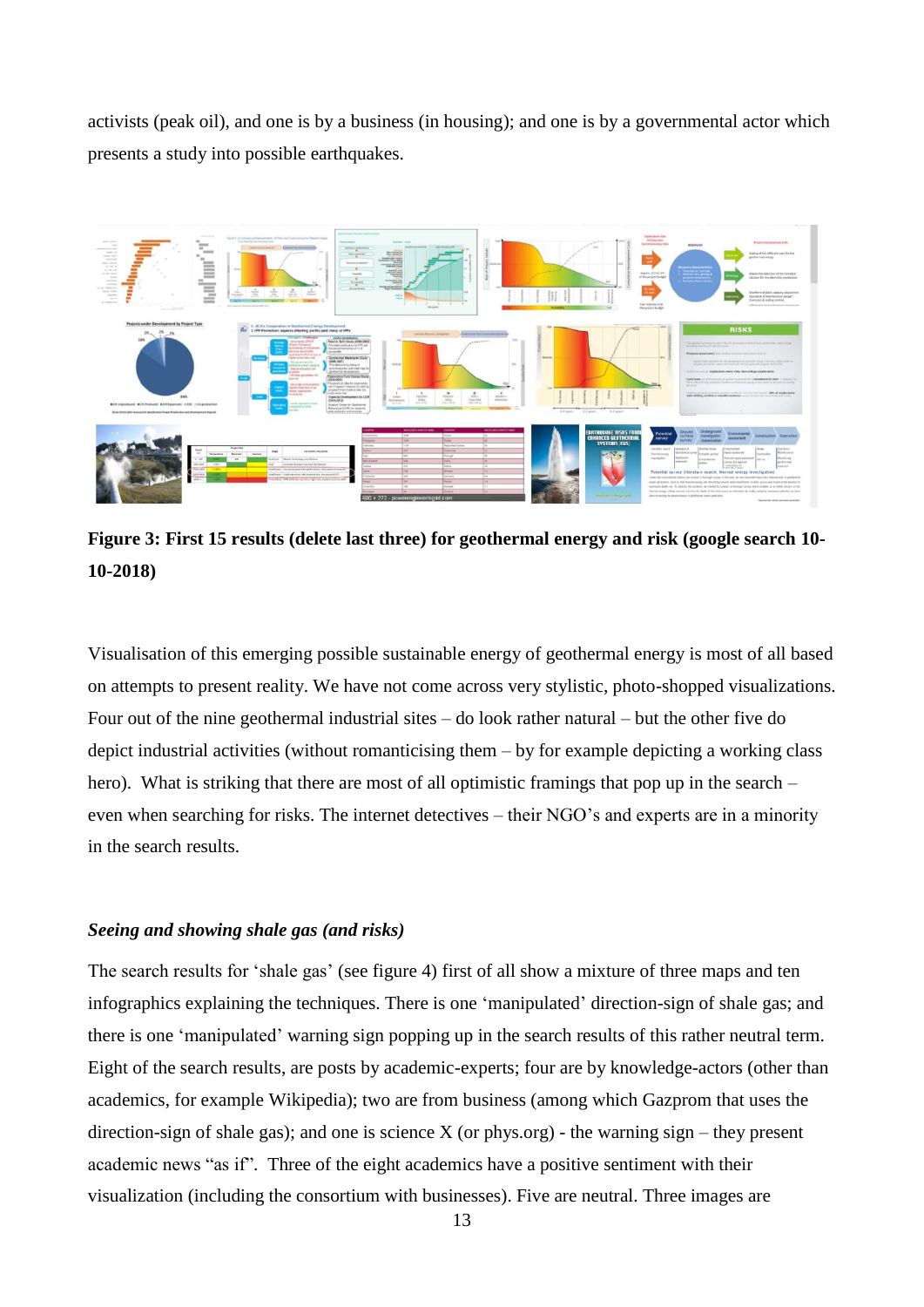accompanied with negative sentiments, including the Gazprom website. They are negative as gas prices are dropping, and revenues are no longer as high as expected.



**Figure 4: First fifteen (delete last three) search results for 'shale gas' (google search 10-10- 2018)**

The search results for shale gas plus risk are presented in figure 5 below. There are no maps present and the nine infographics are in a majority. There are four flow charts and one table. Again, these visualizations most of all depict facts but with a message – as infographs most of all do (REF). There are nine images from academic experts (2,4, 6,9, 10, 11, 12, 14, 15); two images from the same citizens' groups (the first one and the 13th) and one NGO – friends of the earth (the fifth visualizations in black and red). There is one business; and there are two media-source. There are four images presented in a context with negative sentiments toward fracking; Five are neutral and six are positive (in the sense that risks can be mitigated or prevented), there are five academics in this positive framing. Three academics are neutral and one is negative. The citizen group and the NGO both are negative. The media is neutral and the business is neutral.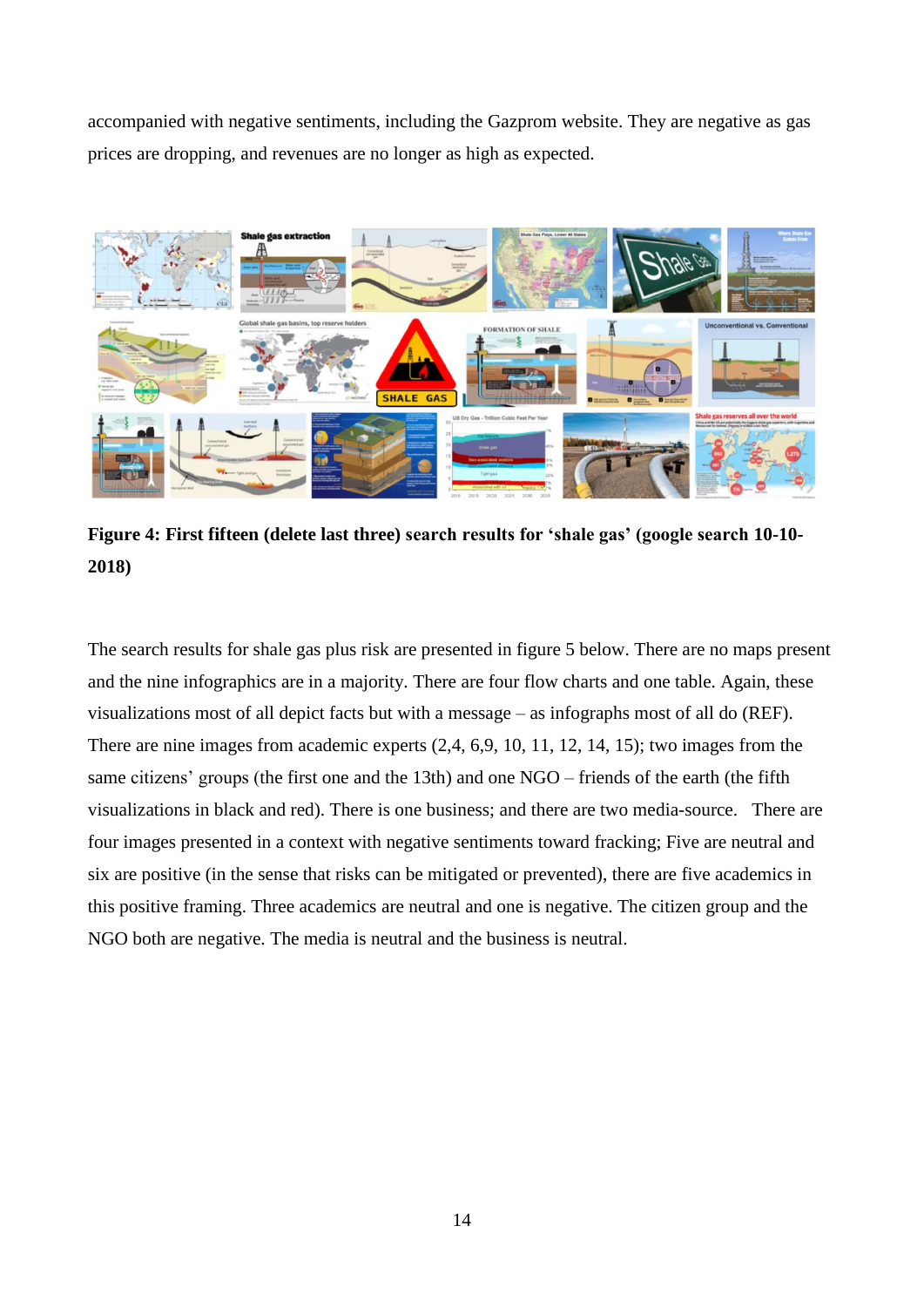

**Figure 5: First fifteen search results (ignore last four) for shale gas and risks (google search 10- 10-2018)**

# **4. Discussion and conclusion: emerging technologies and visual accountability on the internet**

Google goggles favour the *showing* of evidence by governing and industrial actors in their search results, although the first 15 visual results also did include some NGO's and other actors visualizations but these were clearly in the minority. In addition, academic experts and media were sometime 'showing' and supporting or reporting the evidence presented by governing actors – but in the cases with risks: they also were "seeing" and providing counter-evidence.

The results of our exploratory visual analysis of the emerging technologies of fracking for shale gas production, and (ultra-deep) geothermal energy in google and verified in duckduckgo searches, demonstrates that

(1) showing by governing actors, including industry is most dominant in the search results

(2) the emerging technology of geothermal energy (and risks) is predominantly visualized in photographs of geysers and industrial geothermal energy sites

(3) shale gas (and risks) is predominantly visualized in infographics whereas the search term 'shale gas' leads most of all to maps and infographs on the techniques; shale gas and risk as a search term leads to search results with infographs visualizing the risks in the production process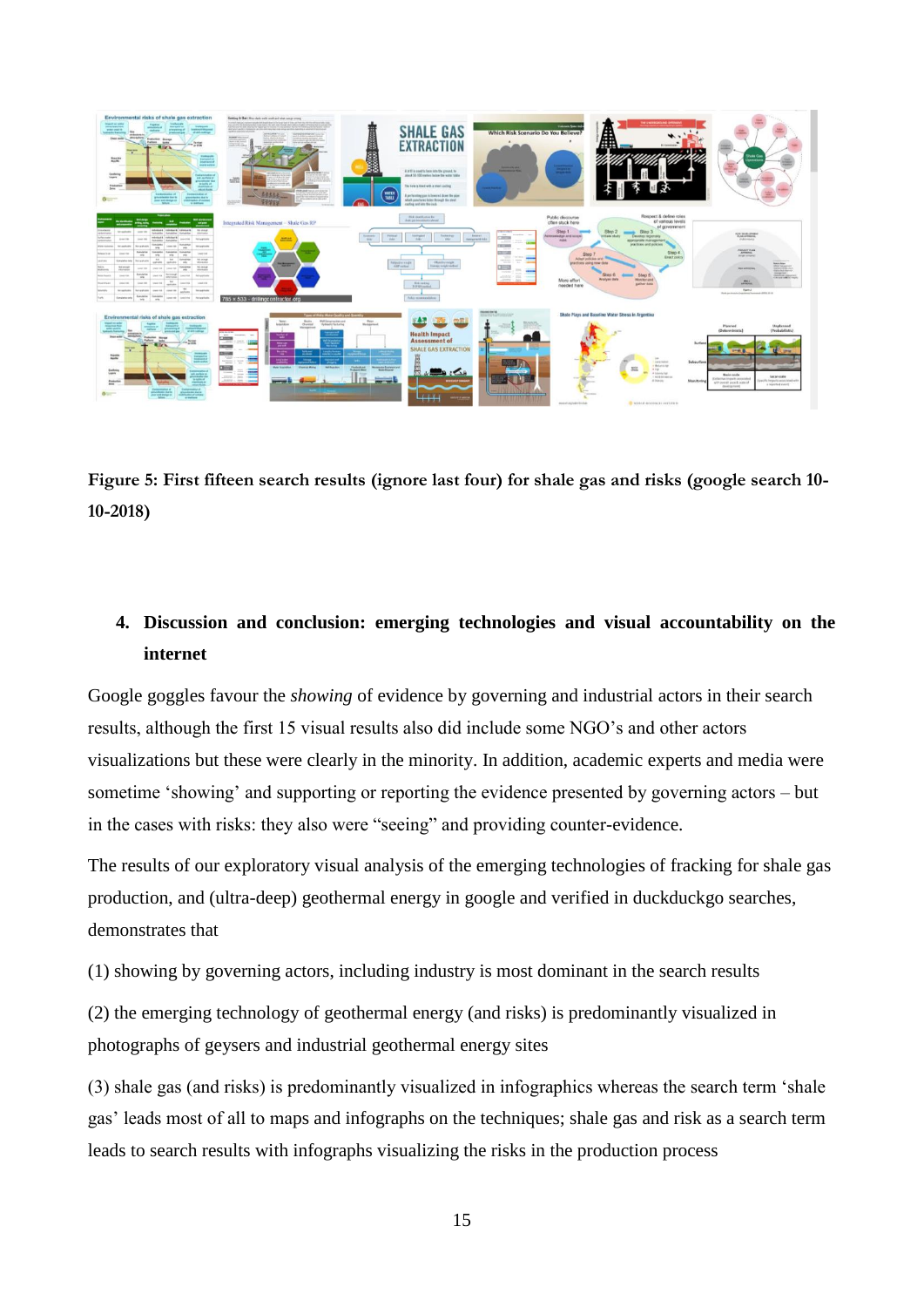(4). Seeing by 'internet detectives' (sometimes including academic experts) in visualizations is only dominant in the search results for shale gas and risk- this demonstrates that the issue is more controversial.

(5) All the other search results show more dominant 'showing' of evidence by governing actors.

(6) Both governing actors and internet detectives most of all visualize 'facts', and suggest to provide technical information. Whereas governing actors provide evidence for the necessity of the energy sources; internet detectives seem to reveal unknown or repressed information to critically assess the normative and technical framings by governing actors. Further research is necessary to be able to know what the role of the visualizations and their framing by actors has been in the evolvement of a controversy. Especially the case of geothermal energy is interesting, as this is more in the early stages of an emerging technology.

What do the results tell us? We can draw conclusions about (1) google as a search engine; and (2) conclusions about what people click on – as these are the results presented in google searches! Hence, we can concluded what information people most of all receive when looking on the internet with google. Last but not least, we can draw some modest conclusions about (3) how the seeing of the public / and accountability is either not done very much – or not well represented in the google search results. We need to adjust and add other search techniques in our construction of a dataset to find the public accountability, for example, we need to also study of different platforms, for example twitter (as is known from the literature that opposing groups make use of twitter).

However, within these limitations, we can also draw some conclusions about (public) accountability:

- Evidence giving by governing actors (showing to the public) is done in the shale gas case by use of images that display technical information, infographs, maps, and so on – but in the case of geothemal energy images are being used display natural looking production sites – that resemble the geysers.
- The 'seeing' by citizens detectives critical eyes is most of done to warn for risks in energy controversies (also for renewables) – also almost all referential with use of maps and infographics – some images contain more people and protest banners, and there are some images of spills among the first top fifteen (is that true?))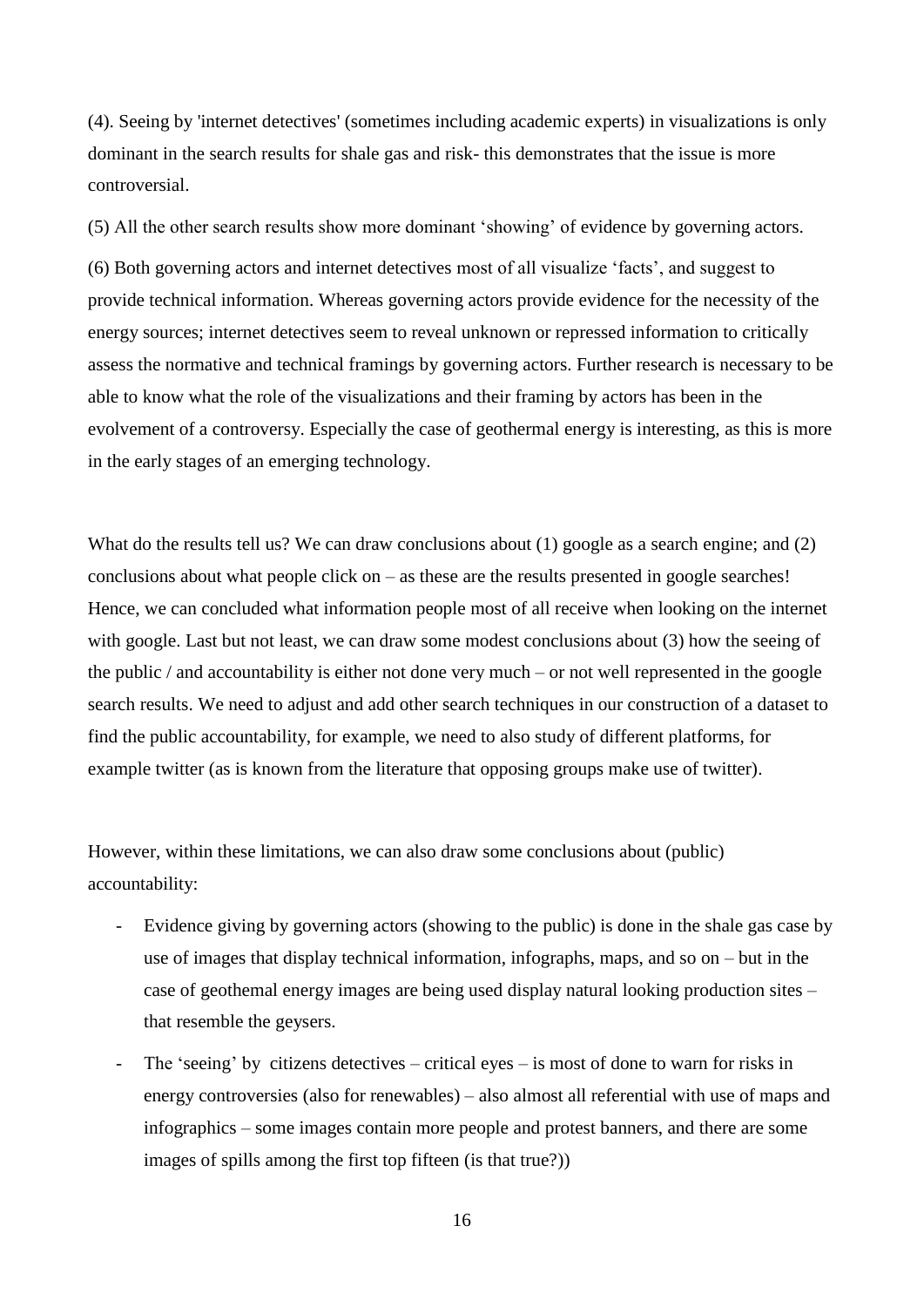Most visual framing of shale gas, fracking and hydraulic fracking seems to be giving neutral information or attempt to represent some form of reality (as is done in photographs); however, upon a closer look of the images, especially when accompanied with an analysis of their caption, the information in the link to the website, and on the website - there are choices both in the visualization as well as in the words that reflect normative choices, and preferences.

The risk of too high expectations with regard to the value of candor/transparency and showing - is that it raises a 'politics of passivity' on the shield. Transparency becomes the most important quality of governance and management, citizens can only approve or reject. What is lost in this way is that citizens can be associated in different ways: as an individual, as a group, about an issue. These forms involve different forms of interaction and also of visual interaction. If candor, however, becomes the only remaining value, that interaction is not enough. Citizens can then appear theatrical as an aesthetic phenomenon, it can look, but participating is a bridge too far. Urbinati therefore judges that in Green's analysis the people become an inspector who only watches, but is not allowed to participate and therefore never really can win the political battle and enact public accountability beyond symbolic non-influential forms. That position is only reserved for a few. The eye of the people also stares blindly at leaders. It has much less attention for the actual policy and has no means to suggest alternatives: it only approves or rejects the decisions and actions of the powerful. And as a public, the people can never really connect with the state or generate a res publica: the people remain outside the institutions of the state. At the same time, the association does not lead to a strengthening of civil society in a notion such as 'the people'. The idea of private initiative, cooperation and organization is lacking for this. The people take on a role of spectator at the fringes of the formal accountability forums, but the institutions remain behind a closed door.

In order to appreciate the interactive part of visual politics and ocular democracy and the way travelling images generate various sorts of publics with various forms of interaction and various relations to state policies, we suggest ocular democracy should be understood not only in an agonistic way aimed at enforcing candor but in an emerging way as well as it emphasizes the manifold ways in which public concerns with the acts of those in power may appear or disappear and public interaction is enabled.

Travelling images are not to be considered as just a new visual domain of politics or contestation in the realm of knowledge politics. Travelling images are part of a particular form of movement, of framing in which issues, publics, facts, uncertainties and visual representations shape a form of ocular democracy in which notions of accountability become defined.